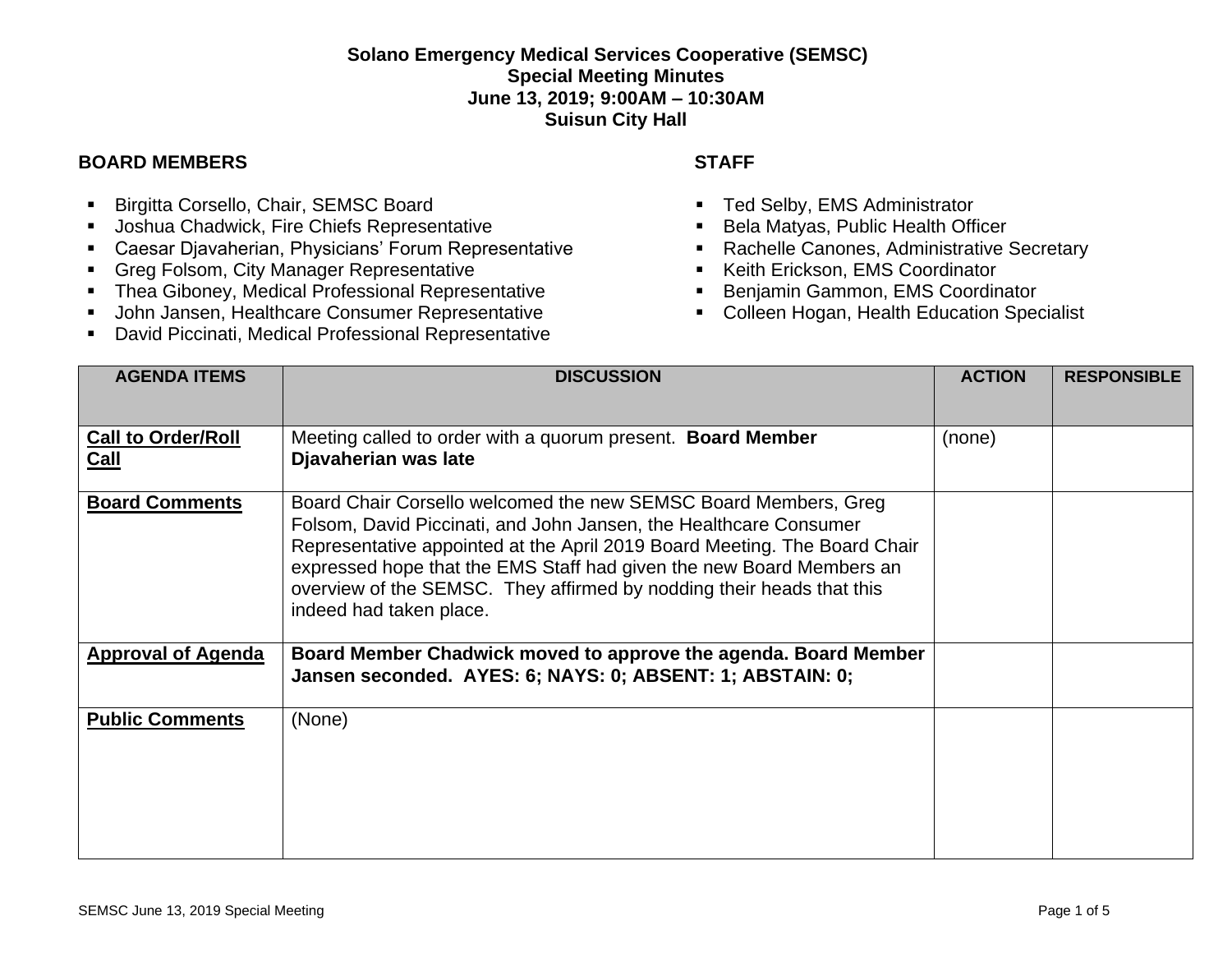| <b>Special Meeting</b><br>Items:                                                                                                                                                             |                                                                                                                                                                                                                                                                                                                                                                                                                                                                                                                                                                                                                                                                                                                        |             |  |
|----------------------------------------------------------------------------------------------------------------------------------------------------------------------------------------------|------------------------------------------------------------------------------------------------------------------------------------------------------------------------------------------------------------------------------------------------------------------------------------------------------------------------------------------------------------------------------------------------------------------------------------------------------------------------------------------------------------------------------------------------------------------------------------------------------------------------------------------------------------------------------------------------------------------------|-------------|--|
| a. Welcome New<br><b>Board Members</b>                                                                                                                                                       | a. Ted Selby, EMS Administrator announced that he had the pleasure of<br>meeting individually with each of the new Board Members prior to today's<br>Special Board Meeting, and found them to be very willing to learn more<br>about the EMS system in Solano County, and eager to contribute to the<br>continuation and improvement of the local system, which is currently<br>functioning very well, with excellent outcomes. Mr. Selby welcomed Mr.<br>Greg Folsom, City Manager Representative, Dr. David Piccinati, Sutter<br>Solano Representative to the Board, as well as Mr. John Jansen, the new<br>Healthcare Consumer Representative to the SEMSC Board.                                                   | (No Action) |  |
| b. Select Vice Chair<br>for Remainder of<br>2019                                                                                                                                             | b. Board Chair Corsello stated that the Board needs to select a Vice Chair for<br>the remainder of 2019, and asked for Volunteers. Board Member John<br>Jansen volunteered to take on the role.                                                                                                                                                                                                                                                                                                                                                                                                                                                                                                                        |             |  |
|                                                                                                                                                                                              | Board Member Jansen selected as Vice Chair. AYES: 7; NAYS: 0;<br>ABSENT: 0; ABSTAIN: 0;                                                                                                                                                                                                                                                                                                                                                                                                                                                                                                                                                                                                                                |             |  |
| c. Review and<br>Approve an<br>Extension to the<br><b>SEMSC Exclusive</b><br><b>Operating Area</b><br>Agreement (EOA)<br><b>Master Services</b><br>Agreement (MSA)<br>through May 1,<br>2025 | c. The EMS Administrator stated that as indicated on the meeting packet, the<br>SEMSC Board of Directors entered into a legal Settlement Agreement with<br>Medic Ambulance in 2014. One of the terms of that Agreement was that<br>the terms of the existing MSA for emergency ambulance services be<br>extended for five (5) years if one of five (5) triggers was activated. As<br>noted in the meeting packet, the Section 280 Certification that was filed by<br>the California Emergency Medical Services Authority (EMSA), constituted<br>an administrative action, which is one of the specified triggers in the<br>Settlement Agreement. Thus, staff recommends that the SEMSC Board<br>approve the extension. |             |  |
|                                                                                                                                                                                              | Board Chair Corsello inquired if there were questions or discussions from<br>the Board, and observed that there are no public comment cards on this<br>item.                                                                                                                                                                                                                                                                                                                                                                                                                                                                                                                                                           |             |  |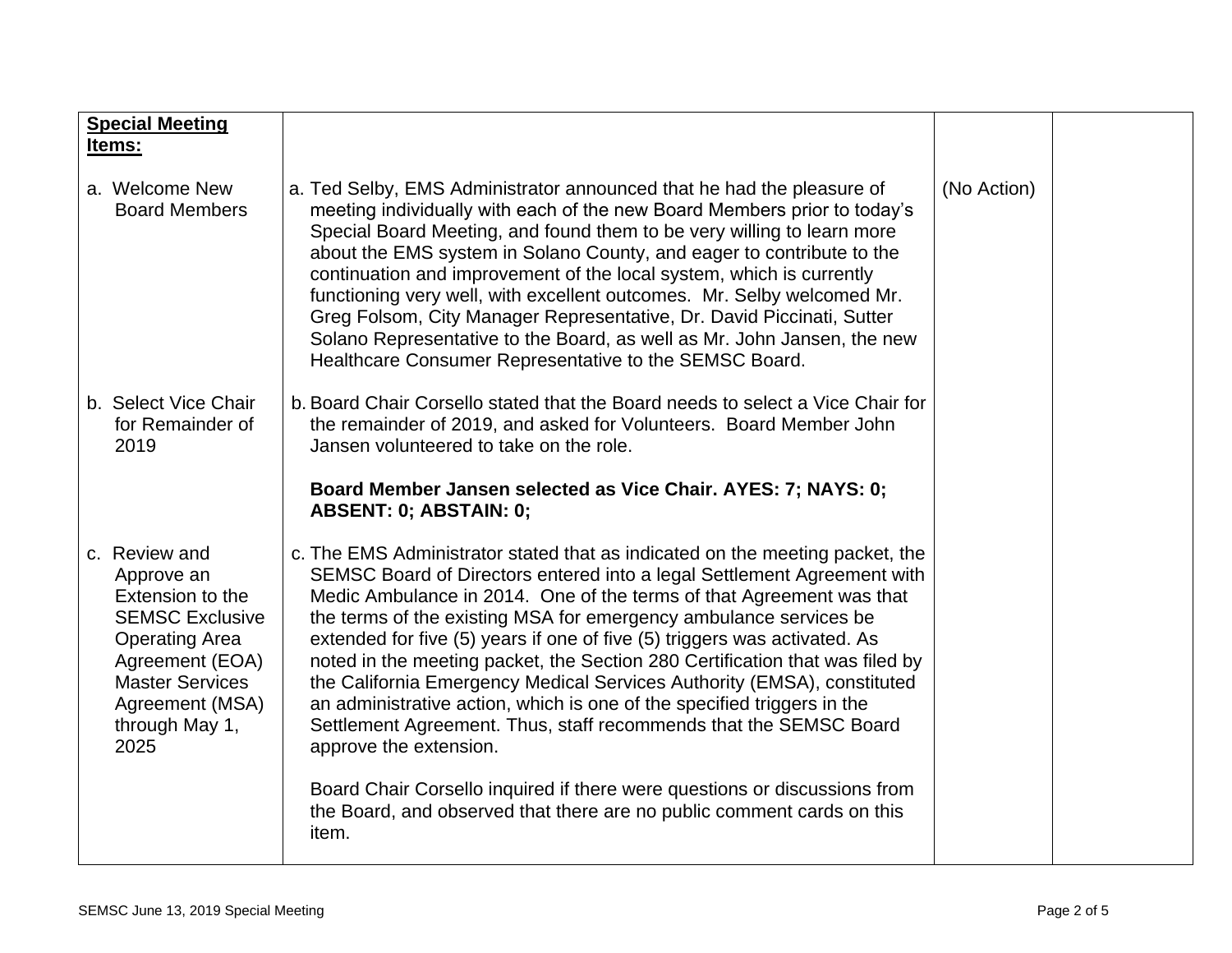|                                                                                                                                                                            | Board Member Folsom wanted to clarify whether the letter dated<br>April 4, 2019 indicates that it is one of the triggers that SEMSC shall grant<br>an extension. Mr. Selby confirmed that the April 4, 2019 letter of<br>certification to the Office of Administrative Law would be viewed as one of<br>the triggers.<br>Board Member Chadwick moved to approve the extension to the<br><b>SEMSC EOA MSA. Board Member Folsom seconded. AYES: 7;</b><br>NAYS: 0; ABSENT: 0; ABSTAIN: 0;                                                                                                                                                                                                                                                                                                                                                                                                                                                                                                                                                                                                                                                                                                                                                                                                                                                                                                                                                                                                                                              |             |  |
|----------------------------------------------------------------------------------------------------------------------------------------------------------------------------|--------------------------------------------------------------------------------------------------------------------------------------------------------------------------------------------------------------------------------------------------------------------------------------------------------------------------------------------------------------------------------------------------------------------------------------------------------------------------------------------------------------------------------------------------------------------------------------------------------------------------------------------------------------------------------------------------------------------------------------------------------------------------------------------------------------------------------------------------------------------------------------------------------------------------------------------------------------------------------------------------------------------------------------------------------------------------------------------------------------------------------------------------------------------------------------------------------------------------------------------------------------------------------------------------------------------------------------------------------------------------------------------------------------------------------------------------------------------------------------------------------------------------------------|-------------|--|
| d. Discuss Next Steps<br>Regarding the<br>Request for<br>Qualifications<br>(RFQ) for<br>Emergency<br>Ambulance<br><b>Services Request</b><br>for Proposals<br>(RFP) Vendor | d. The EMS Administrator declared that in light of the EOA MSA being<br>extended for five (5) years, staff recommends that the process of moving<br>forward with the RFQ for a vendor to prepare the RFP, be cancelled.<br>Board Member Giboney inquired as to the proposed timeline to restart this<br>process, given that it turned out that there was more foundational work<br>that needed to be done leading up to the actual RFQ and RFP. Mr. Selby<br>responded that considering that the extension means that the MSA will<br>expire in May 2025, he anticipates that the process would likely start in the<br>latter part of 2023 to bring on a consulting firm to help prepare the RFP. In<br>the meantime, EMS staff will be working closely with the vendors,<br>partners, and various EMS committees to identify areas that may need<br>improvement.<br>Board Member Chadwick suggested starting a little earlier as it would be<br>better to have more time since it seemed in the recent process, that time<br>was always short. Mr. Selby requested clarification, and inquired if mid-<br>2023, or a two-year time frame be more appropriate or if the Board would<br>prefer a longer time frame. Board Member Chadwick asserted that two-<br>years would likely be acceptable, provided that the RFQ process and<br>selection of a consultant is completed prior to starting the project, leaving<br>enough time to work on the RFP.<br>Board Chair Corsello inquired from County Counsel if an action is required | (No Action) |  |
|                                                                                                                                                                            | on this item, to which Counsel replied that it is not.                                                                                                                                                                                                                                                                                                                                                                                                                                                                                                                                                                                                                                                                                                                                                                                                                                                                                                                                                                                                                                                                                                                                                                                                                                                                                                                                                                                                                                                                               |             |  |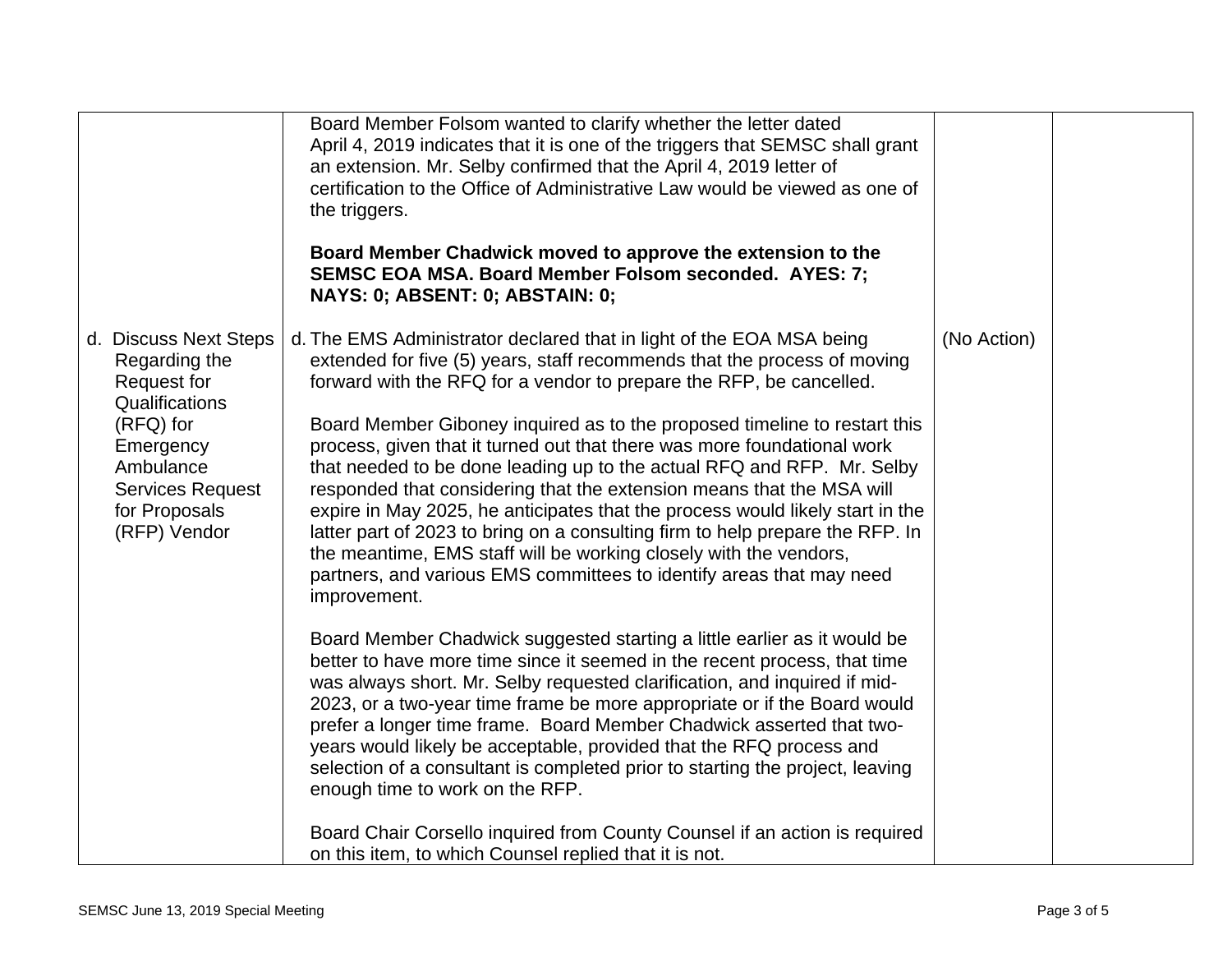| e. Consider<br>Cancellation of the<br>Regularly<br>Scheduled July<br>Board Meeting to<br>the Next Regularly<br><b>Scheduled Board</b><br>Meting on October<br>10, 2019 | e. Board Chair Corsello queried the Board if there were any questions or<br>discussions on this item.<br>Board Member Chadwick expressed concern that during this process,<br>there was progress in reaching a consensus that Emergency Medical<br>Dispatch (EMD) is needed in the County and suggested a recurring item<br>on the Agenda to discuss progress on getting the County EMD standards<br>implemented. Mr. Selby commented that this matter can be added to the<br>agenda, as well as be included as a topic of discussion at the July EMS<br>Quarterly Meetings conducted by Dr. Mumma who is unable to attend<br>today's Special Meeting. Board Member Chadwick added that perhaps Dr.<br>Mumma can provide the Board with progress reports on how the EMD<br>process is going.<br>Board Member Djavaherian moved to approve the cancellation of the<br>July 2019 Board Meeting. Board Member Folsom seconded.<br>AYES: 7; NAYS: 0; ABSENT: 0; ABSTAIN: 0; | Provide<br>regular<br>progress<br>report on<br>EMD<br>process | <b>EMS Medical</b><br><b>Director</b> |
|------------------------------------------------------------------------------------------------------------------------------------------------------------------------|-------------------------------------------------------------------------------------------------------------------------------------------------------------------------------------------------------------------------------------------------------------------------------------------------------------------------------------------------------------------------------------------------------------------------------------------------------------------------------------------------------------------------------------------------------------------------------------------------------------------------------------------------------------------------------------------------------------------------------------------------------------------------------------------------------------------------------------------------------------------------------------------------------------------------------------------------------------------------|---------------------------------------------------------------|---------------------------------------|
| <b>Board Comments:</b><br>a. Chairperson                                                                                                                               | a. Board Chair Corsello again welcomed the new Board Members and<br>thanked them for stepping into their respective roles, adding that there is<br>work that needs to be done, including getting EMD in place in the County.<br>The Board Chair also thanked those who have been on the Board,<br>working on the RFQ and RFP processes the last few months; Adding that<br>no one could have envisioned that this is where this process would be at<br>this point, which is an extension of the ambulance service contract. This<br>gives the Board some time to work on the issues and challenges raised by<br>the fire community, so that when the process begins again in 2022 or<br>2023, the Board will be better prepared.                                                                                                                                                                                                                                        |                                                               |                                       |